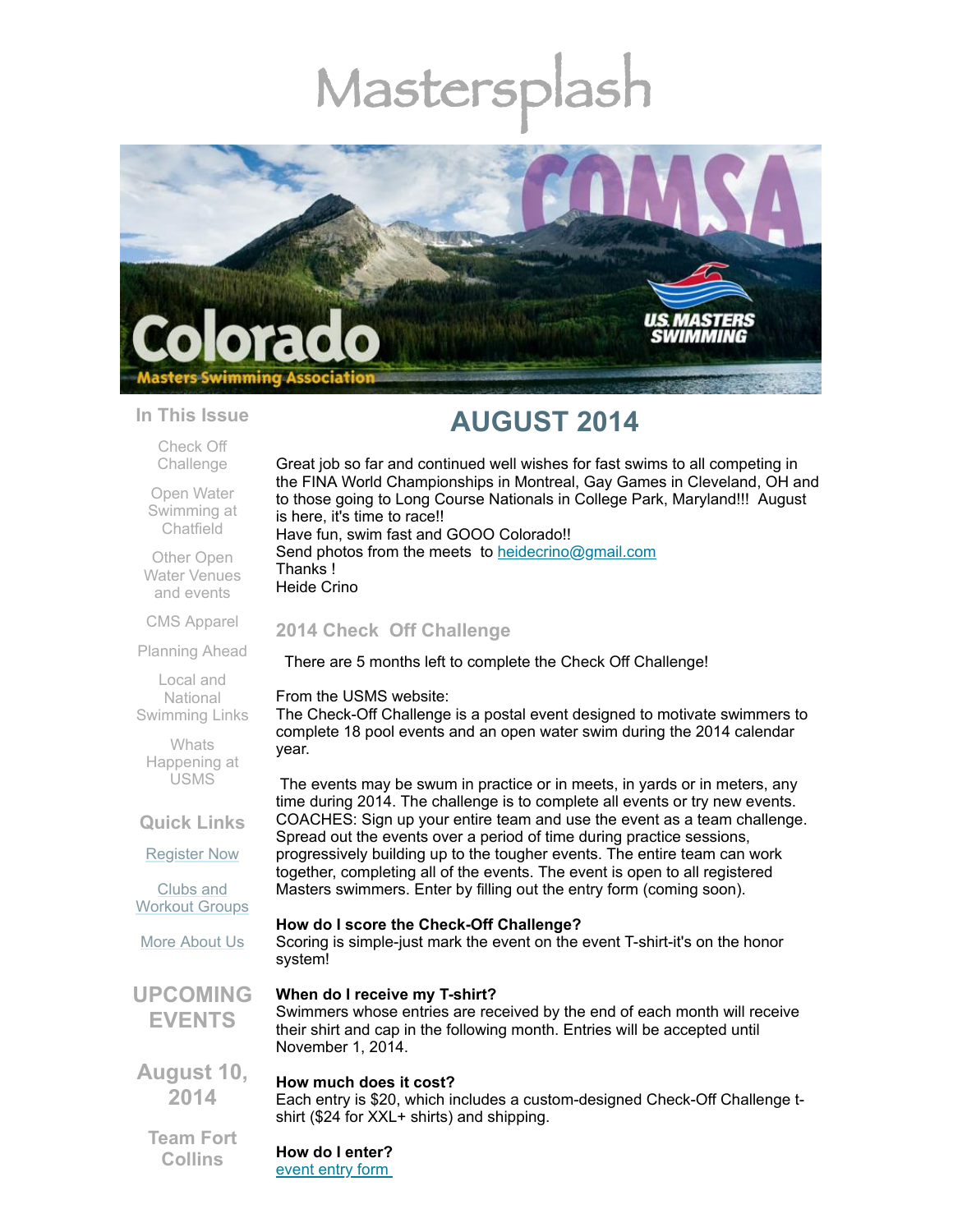**Horsetooth Open Water Swim** Horsetooth Reservior [event](http://www.horsetoothswim.com/) info

#### [Event](http://www.usms.org/fitness/content/checkoff) info page

<span id="page-1-0"></span>**Open Water Swimming at Chatfield State Park in the Gravel Pond**

#### **May 1 - September 30 Saturday 7:30 am to 10:00 am Monday and Wednesday 4:30 pm to 7:00 pm**

**SAVE THE DATE:**

**October 12, 2014** Pumpkin Plunge EPIC Fort Collins, Co

Thank you to everyone who has volunteered to monitor this summer.

Monitors are still needed for spots in August and September. Check the sign up genius if you are able to help fill in! **We will be using Sign Up Genius for monitor sign up. All members that swim at the pond are expected to monitor one time during the summer.** The monitoring sessions will be split so that you can monitor half the time the pond is open and will be free to swim the other time.

To view the current list of signups or to sign up for a monitor slot, please do the following:

1. click on <http://www.signupgenius.com/FindASignup>

2. Type in the following email address: comsaswimmer@gmail.com You will get a list of all current sign up sheets available.

#### Full details about the pond and swimming rules : <http://www.comsa.org/openwater.html>

# <span id="page-1-1"></span>**Other Open Water Venues**

**Grant Ranch, Littleton Open Water Swimming** Weekends: May 17-August 31, 2014 Weekday: Mornings June 4th-August 29, 2014 Evenings June 5-August 29, 2014 <http://www.milehighmultisport.com/open-water-swimming/about/>

#### **Boulder Aquatic Masters (BAM), Boulder Reservoir Open Water Swims**

Tues/Thurs : May 27-September 4,2014 Sat : June 28 & July 6

<http://www.bamswimteam.org/w/page.cfm?pagetitle=Open%20Water>

Continue to check the [COMSA](http://www.comsa.org/openwater.html) website for local open water event listings, as well as the [http://usopenwaterswimming.org/](http://usopenwaterswimming.org/%20) site for events throughout the nation.

#### <span id="page-1-2"></span>**CMS Apparel**

Colorado Masters apparel is now available through the Swim Team Store website. Long and short sleeve tee shirts and hoodies are available in black or white. Shorts and swim suits are in black only. Colors are all shown in black, the white choice is available once item is clicked on. All items have the Colorado



Masters Swimming logo from this year as seen above. Purchase your apparel now and have items shipped directly to you.

**Butterfly is Not a Crime Postal Swim Oct 15, 2013- Aug 31 2014**

[http://www.thelifeguardstore.com/lgsteams/productcart/pc/viewCategories.asp?](http://www.thelifeguardstore.com/lgsteams/productcart/pc/viewCategories.asp?idCategory=2980&idAffiliate=677) idCategory=2980&idAffiliate=677

username: colorado

**November 15, 2015** 8th Annual Nash Splash VMAC Thornton, CO

**March 27-29, 2015** Colorado Masters State Meet VMAC Thornton, CO

More [Information](http://www.comsa.org/)

**Ongoing Events**

**2014 Nike Go the Distance [event](http://www.usms.org/fitness/content/gothedistance) info**

 **2014 Check Off Challenge event info and [registration](http://www.usms.org/fitness/content/checkoff)**